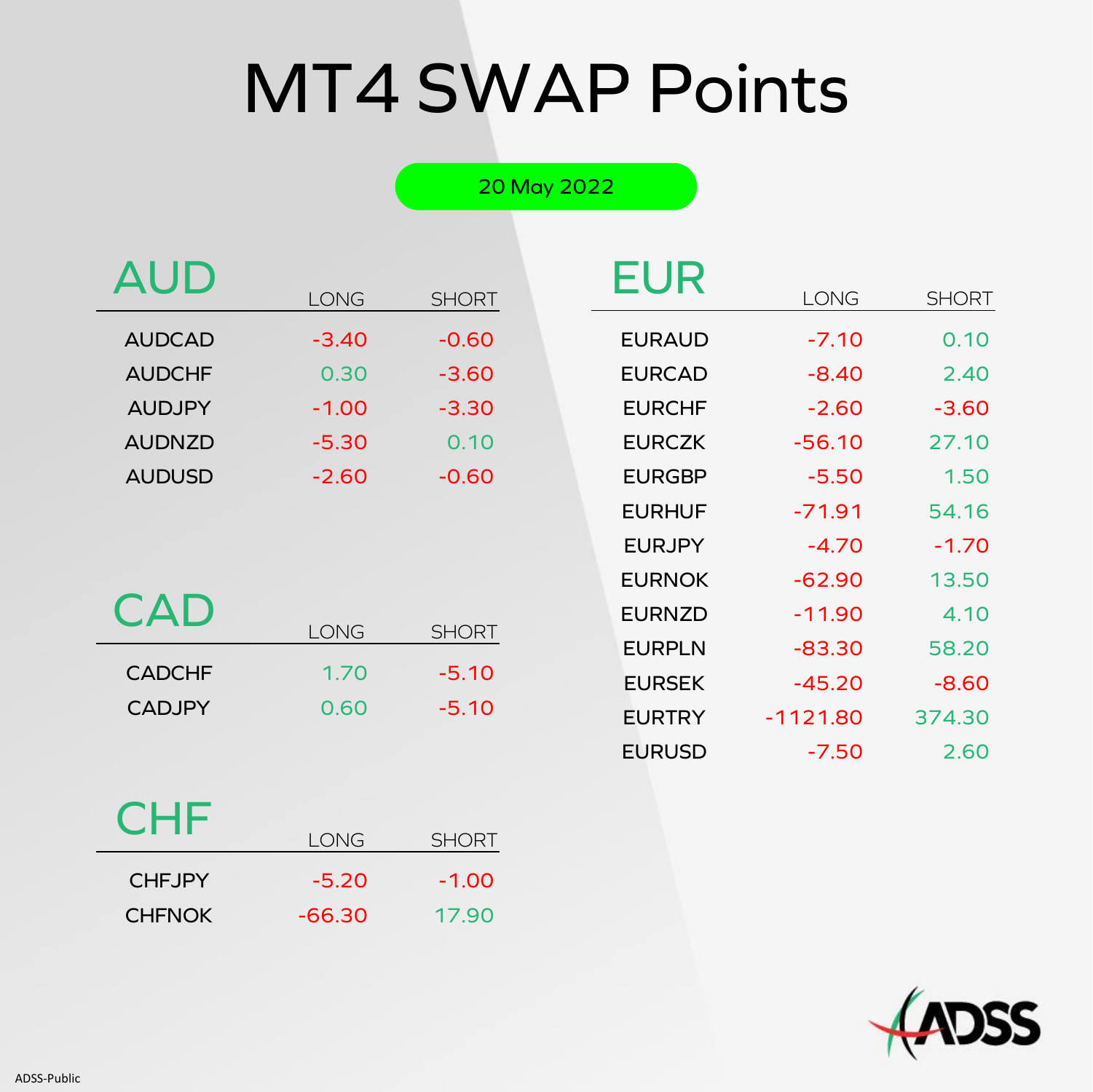# MT4 SWAP Points

#### 20 May 2022

| <b>GBP</b>    |         |              |
|---------------|---------|--------------|
|               | LONG    | <b>SHORT</b> |
| <b>GBPAUD</b> | $-1.00$ | $-7.30$      |
| <b>GBPCAD</b> | $-3.30$ | $-3.80$      |
| <b>GBPCHF</b> | 2.70    | $-8.50$      |
| <b>GBPJPY</b> | 1.10    | $-8.70$      |
| <b>GBPNZD</b> | $-6.00$ | $-3.30$      |
| <b>GBPSEK</b> | $-2.10$ | $-61.80$     |
| <b>GBPUSD</b> | $-3.00$ | $-2.80$      |

| NZD           |         |              |
|---------------|---------|--------------|
|               | LONG    | <b>SHORT</b> |
| <b>NZDCAD</b> | $-1.00$ | $-2.60$      |
| <b>NZDCHF</b> | 1.90    | $-4.80$      |
| <b>NZDJPY</b> | 1.10    | $-5.00$      |
| <b>NZDUSD</b> | $-0.80$ | $-2.10$      |
|               |         |              |

| <b>HKD</b>    | LONG    | <b>SHORT</b> |
|---------------|---------|--------------|
| <b>HKDJPY</b> | $-0.40$ | $-0.50$      |
|               |         |              |

| <b>SGD</b>    |      |              |
|---------------|------|--------------|
|               | LONG | <b>SHORT</b> |
| <b>SGDJPY</b> | 0.00 | $-0.08$      |
| TRY           | LONG | <b>SHORT</b> |
| <b>TRYJPY</b> | 1.70 | $-5.30$      |

| <b>NOK</b> |  |
|------------|--|

| <b>NOK</b>    | LONG    | <b>SHORT</b> |
|---------------|---------|--------------|
| <b>NOKJPY</b> | 0.00    | $-0.70$      |
| <b>NOKSEK</b> | $-0.60$ | $-4.70$      |